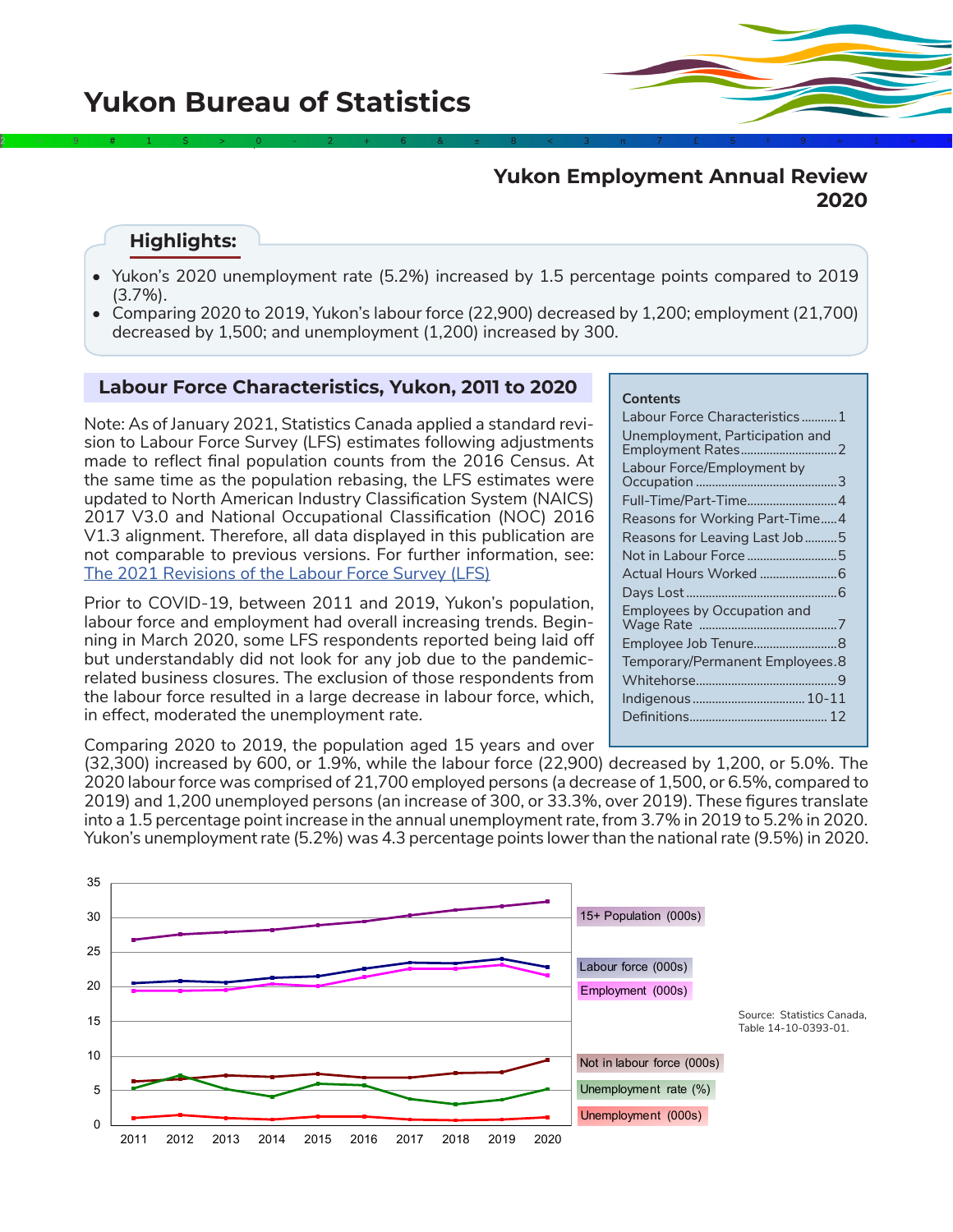



Yukon's 2020 unemployment rate of 5.2% was the lowest in Canada for the fifth consecutive year. Also, 2020 marked the seventeenth consecutive year of Yukon's unemployment rate being below the national rate. The average unemployment rate over the 10-year period (2011 to 2020), was 5.0% in Yukon and 7.0% in Canada.



**Participation Rate, Canada, Provinces and Territories, 2020**

In 2020, Yukon's participation rate (70.9%) was the highest in Canada. Yukon's average participation rate over the past ten years (2011 to 2020) was 75.2%, higher than all other provinces and territories. Canada's average participation rate over the same time period was 65.7%.



### **Employment Rate, Canada, Provinces and Territories, 2020**

In 2020, Yukon's employment rate was the highest in Canada at 67.2%. Yukon's average employment rate over the past ten years (2011 to 2020) was 71.5%, higher than all other provinces and territories. Canada's average employment rate over the same time period was 61.1%.

Source: Statistics Canada, Table 14-10-0393-01.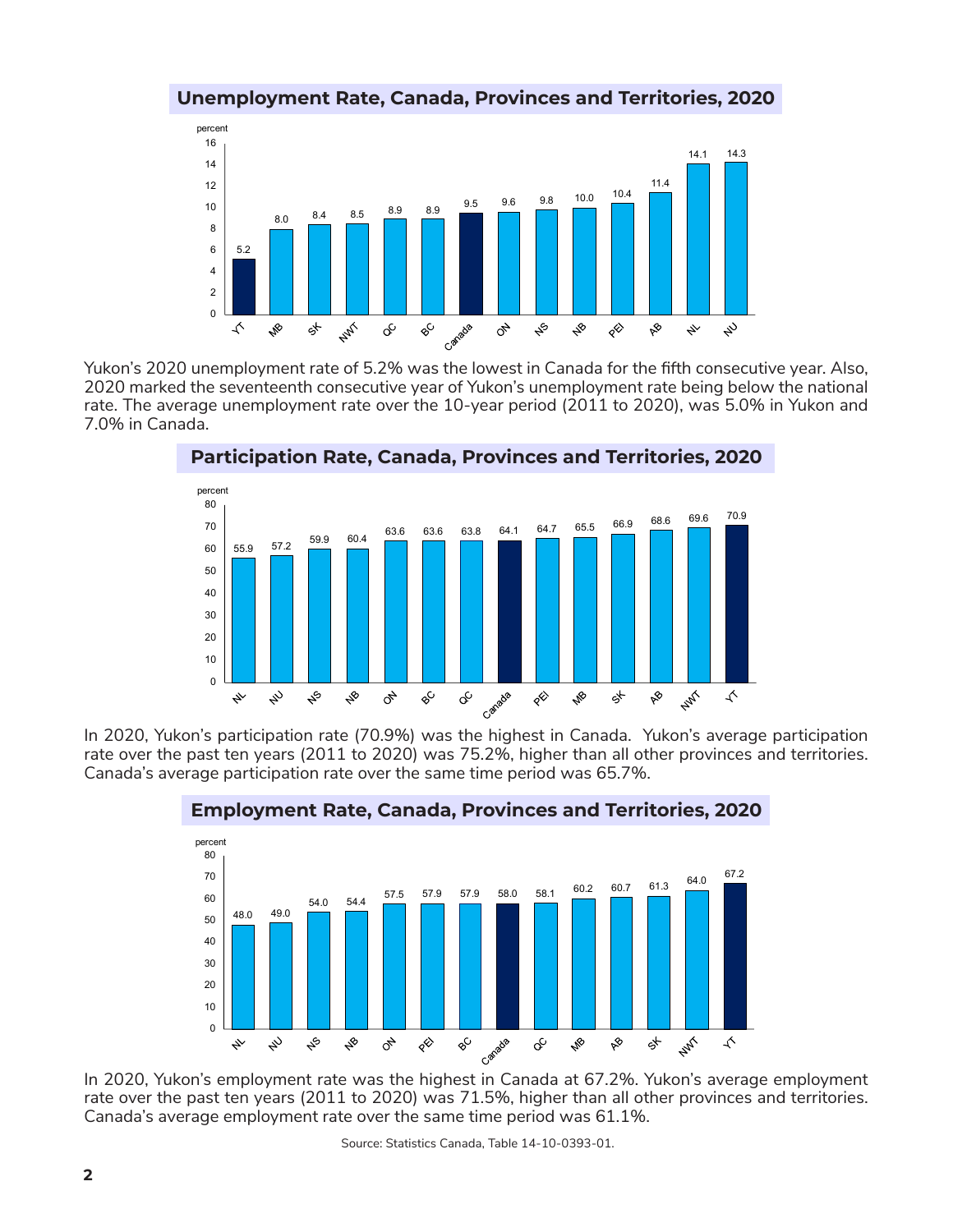# **Labour Force and Employment by Occupation (NOC 2016), Yukon, 2020**

*Note: Occupation refers to the kind of work persons 15 years of age and over were doing during the reference week, as determined by the kind of work reported and the description of the most important duties of the job. If the individual did not have a job during the reference week, the data relate to the previous job, if that job was held in the past year.*

|                                                                                                |                         | %             |                     | %                    |
|------------------------------------------------------------------------------------------------|-------------------------|---------------|---------------------|----------------------|
|                                                                                                |                         | change        |                     | change               |
|                                                                                                | Labour Force '19 to '20 |               | Employed '19 to '20 |                      |
| <b>Total, All Occupations</b>                                                                  | 22,900                  | $-5.0%$       | 21,700              | $-6.5%$              |
| Management occupations                                                                         | 2,400                   | 14.3%         | 2,400               | 14.3%                |
| Senior management occupations                                                                  | 200                     | 0.0%          | 200                 | 0.0%                 |
| Specialized middle management occupations                                                      | 1,000                   | 42.9%         | 1,000               | 42.9%                |
| Middle management occupations in retail and wholesale trade and customer services              | 800                     | 14.3%         | 800                 | 14.3%                |
| Middle management occupations in trades, transportation, production and utilities              | 400                     | 0.0%          | 400                 | 0.0%                 |
| Business, finance and administration occupations                                               | 3,500                   | $-14.6%$      | 3,400               | $-15.0%$             |
| Professional occupations in business and finance                                               | 1,000                   | 0.0%          | 900                 | $-10.0%$             |
| Administrative and financial supervisors and administrative occupations                        | 1,100                   | $-15.4%$      | 1,100               | $-15.4%$             |
| Finance, insurance and related business administrative occupations                             | 300                     | 0.0%          | 300                 | 0.0%                 |
| Office support occupations                                                                     | 800                     | $-20.0%$      | 800                 | $-20.0%$             |
| Distribution, tracking and scheduling co-ordination occupations                                | 400                     | 0.0%          | 400                 | 0.0%                 |
| Natural and applied sciences and related occupations                                           | 1,600                   | $-5.9%$       | 1,500               | $-11.8%$             |
| Professional occupations in natural and applied sciences                                       | 800                     | 14.3%         | 800                 | 14.3%                |
| Technical occupations related to natural and applied sciences                                  | 800                     | $-27.3%$      | 700                 | $-30.0%$             |
| Health occupations                                                                             | 1,600                   | $-15.8%$      | 1,600               | $-15.8%$             |
| Professional occupations in nursing                                                            | 400                     | $-20.0%$      | 400                 | $-20.0\%$            |
| Professional occupations in health (except nursing)                                            | 400                     | 0.0%          | 400                 | 0.0%                 |
| Technical occupations in health                                                                | 400                     | 33.3%         | 400                 | 33.3%                |
| Assisting occupations in support of health services                                            | 500                     | $-16.7%$      | 500                 | $-16.7%$             |
| Occupations in education, law and social, community and government services                    | 4,000                   | $-7.0%$       | 3,800               | $-11.6%$             |
| Professional occupations in education services                                                 | 800                     | 0.0%          | 800                 | 0.0%                 |
| Professional occupations in law and social, community and government services                  | 1,900                   | $-13.6%$      | 1,900               | $-13.6%$             |
| Paraprofessional occupations in legal, social, community and education services                | 800                     | 0.0%          | 700                 | 0.0%                 |
| Occupations in front-line public protection services                                           | х                       | .             | х                   | $\ldots$             |
| Care providers and educational, legal and public protection support occupations                | 400                     | $-20.0%$      | 400                 | $-20.0%$             |
| Arts, culture, sports and leisure                                                              | 700                     | $-12.5%$      | 600                 | $-14.3%$             |
| Professional occupations in art and culture                                                    | x                       | .             | х                   |                      |
| Technical occupations in art, culture, recreation and sport                                    | 600                     | 20.0%         | 500                 | $0.0\%$              |
| Sales and service occupations                                                                  | 4,400                   | $-4.3%$       | 4,100               | $-8.9\%$             |
| Retail sales supervisors and specialized sales occupations                                     | 500                     | 0.0%          | 500                 | $0.0\%$              |
| Service supervisors and specialized service occupations                                        | 800                     | 14.3%         | 800                 | 14.3%                |
| Sales representatives and salespersons - wholesale and retail trade                            | 800                     | 14.3%         | 700                 | 0.0%                 |
| Service representatives and other customer and personal services occupations                   | 600                     | $-25.0%$      | 500                 | $-28.6%$             |
| Sales support occupations                                                                      | 500                     | $-37.5%$      | 500                 | $-37.5%$             |
| Service support and other service occupations, n.e.c.                                          | 1,200                   | 0.0%          | 1,200               | 0.0%                 |
| Trades, transport and equipment operators and related occupations                              | 3,200                   | $-3.0%$       | 3,000               | $-3.2%$              |
| Industrial, electrical and construction trades                                                 | 1,100                   | $-8.3%$       | 1,000               | $-16.7%$             |
| Maintenance and equipment operation trades                                                     | 800                     | 14.3%         | 800                 | 14.3%                |
| Other installers, repairers and servicers and material handlers                                | x                       | .             | х                   |                      |
| Transport and heavy equipment operation and related maintenance occupations                    | 800                     | $-11.1%$      | 800                 | $-11.1%$             |
| Trades helpers, construction labourers and related occupations                                 | 300                     | 50.0%         | 300                 | 50.0%                |
| Natural resources, agriculture and related production occupations                              | 700                     | 16.7%         | 600                 | 20.0%                |
| Supervisors and technical occupations in natural resources, agriculture and related production | 300                     | 0.0%          | 300                 | $0.0\%$              |
| Workers in natural resources, agriculture and related production                               | х                       | .             | х                   | $\ldots$             |
| Harvesting, landscaping and natural resources labourers                                        | 200                     | 0.0%          | 200                 | $\sim$               |
| Occupations in manufacturing and utilities                                                     | 500                     | 0.0%          | 500                 | $0.0\%$              |
| Processing, manufacturing and utilities supervisors and central control operators              | 300                     | 0.0%          | 300                 | $0.0\%$              |
| Processing and manufacturing machine operators and related production workers                  | х                       | $\ddotsc$     | x                   | $\sim$               |
| Assemblers in manufacturing                                                                    | x                       | $\sim$ $\sim$ | х                   | $\sim$               |
| Labourers in processing, manufacturing and utilities                                           | х                       | .             | х                   | $\sim$ $\sim$ $\sim$ |
| Unclassified occupations <sup>1</sup>                                                          | 400                     | 33.3%         |                     | $\ldots$             |
|                                                                                                |                         |               | $\sim$ .            |                      |

 $1$  = Those unemployed persons who have never worked before, and those persons who last worked more than 1 year ago make up the "unclassified" category in this table.

x = data suppressed.

... not applicable or not appropriate

Source: Statistics Canada, Custom data table.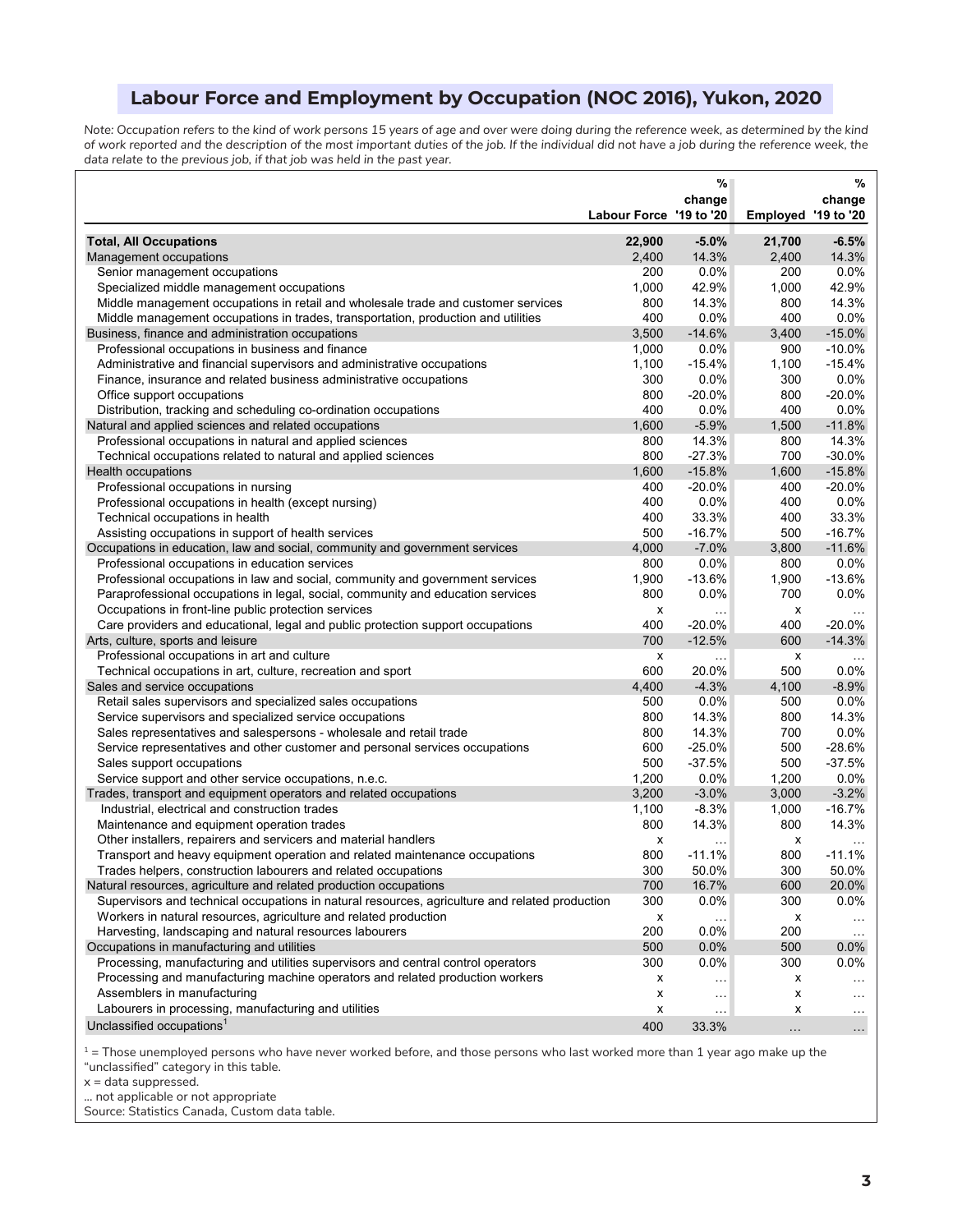

# **Type of Employment, Yukon, 2011 to 2020**

In 2020, there were 18,200 (83.9%) full-time workers and 3,500 (16.1%) part-time workers in Yukon. In Canada, the proportion of full-time workers in 2020 was 82.0%. Over the past ten years (2011 to 2020), the proportion of full-time workers in Yukon averaged at 85.7%, while in Canada, the proportion averaged at 81.1%.

Yukon was tied with Newfoundland and Labrador for the fifth-lowest proportion (16.1%) of part-time workers in Canada in 2020, behind Nunavut (10.7%), the Northwest Territories (11.1%), New Brunswick (14.7%) and Prince Edward Island (15.4%). The highest proportion of part-time workers was in British Columbia (21.1%). Over the past ten years (2011 to 2020), the proportion of part-time workers in Yukon averaged at 14.3%, while in Canada, the proportion averaged at 18.9%.



# **Reasons for Working Part-Time, Yukon, 2020**

Of Yukon's 3,500 part-time workers in 2020, 42.9% stated personal preference as reason for working part-time; 17.1% were going to school; 14.3% cited business conditions (they *did not look* for full-time work in the month prior to the survey month); 8.6% were caring for children; and 17.1% indicated other reasons\* for working part-time.

*\*Other reasons may include: own illness; other personal or family responsibilities; other voluntary reason; business*  conditions (they looked for full-time in the month prior to the survey month); could not find full-time (they did not look for full-time in the month prior to the survey month); and/or could not find full-time (they looked for full-time *in the month prior to the survey month).*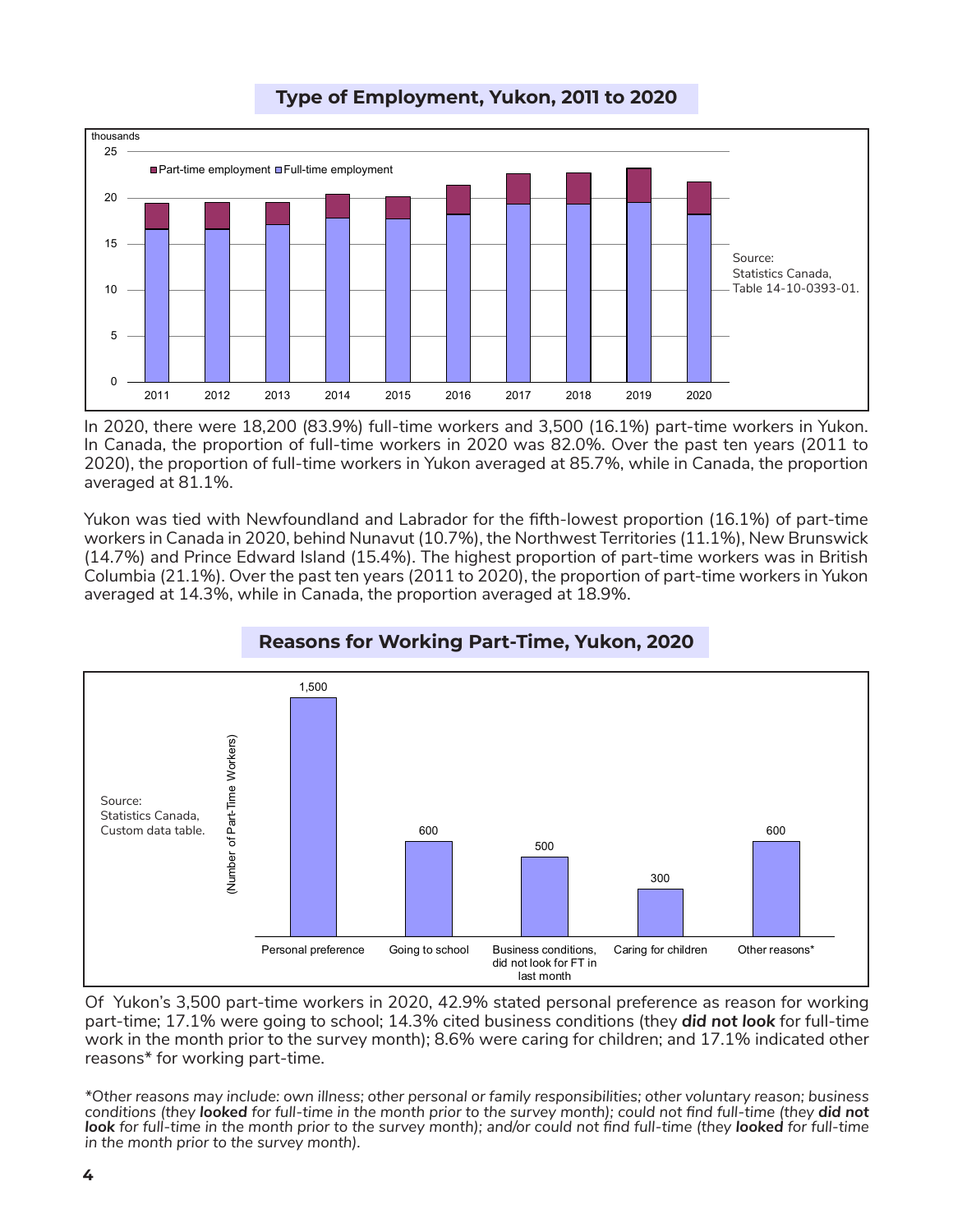

Of the 10,600 persons without a job in 2020 (aged 15 years and above, unemployed or not in labour force), 7,400 had not worked in the last year or had never worked (6,200 and 1,200, respectively). Of the 3,200 who *had worked* in the previous 12 months: 1,600 lost their job by permanent layoff; 600 left their job to attend school; 300 retired; 200 lost their job by temporary layoff; and the remaining 500 left for other reasons including own illness or disability, personal or family reasons, dissatisfaction, etc.



In 2020, of the 9,400 persons who were not in the labour force, 8,400 did not want work or were not available, and 1,000 did want work. The reason for not looking for work was asked to those who wanted work but did not search for a job. Some of those reasons included awaiting recall/reply, illness, personal/ family reasons, attending school, discouragement (believed no suitable work was available), etc.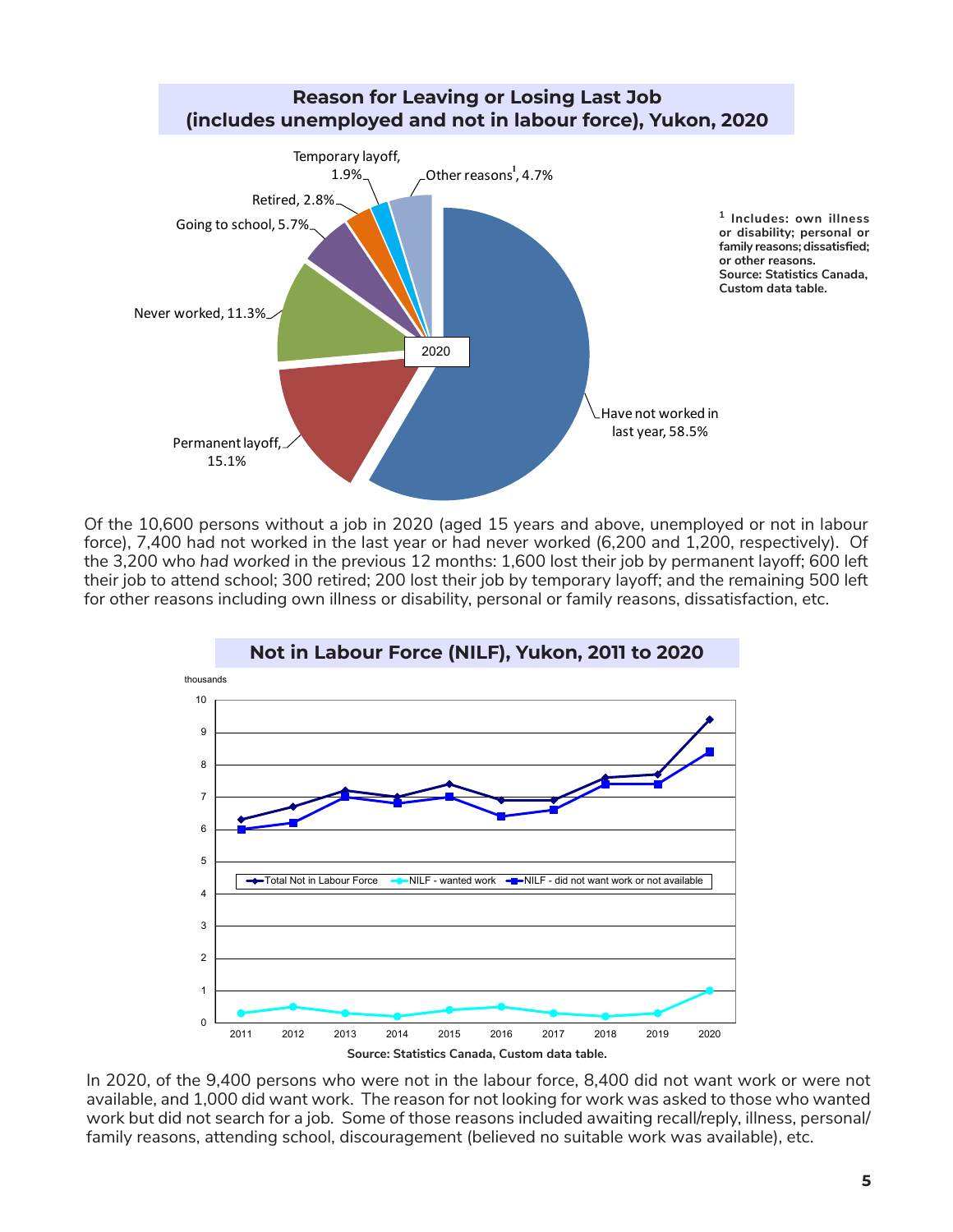## **Average Actual Hours Worked, Canada and Yukon, 2011 to 2020**



In Yukon, the average actual hours worked in 2020 was 34.8 hours per week compared to 34.6 hours per week in 2019. Of the data available for 2020, *Middle management occupations in trades, transportation, production and utilities* reported the highest average hours worked, at 43.8 hours per week cupations in support of health services (41.3 hours). Technical occupations in art, culture, recreation *and sport* reported the lowest average hours worked at 27.0 hours per week; the second-lowest was *Sales support occupations* at 27.3 hours.

Canada's average actual hours worked in 2020 remained the same at 35.1 hours per week compared to 2019. In 2020, *Supervisors and technical occupations in natural resources, agriculture and related production* reported the highest average hours worked, at 45.8 hours per week, while *Sales support occupations* reported the lowest average hours worked, at 24.9 hours per week.



## **Average Number of Days Lost, Canada and Yukon, 2011 to 2020**

Over the previous ten year period of 2010 to 2019, Yukon lost 12.7 work days on average per worker per year. In 2020, an average of 16.4 days were lost per worker: 10.8 days due to own illness or disability and 5.6 days due to other personal reasons (which include family responsibilities and maternity leave). In Canada, an average of 15.8 days were lost in 2020: 9.4 days due to own illness or disability and 6.4 days due to other personal reasons.

In Yukon in 2020, the average number of days lost was 10.1 days for men (7.5 days due to own illness or disability; number of days due to other personal reasons was suppressed) and 22.6 days for women (14.1 days due to own illness or disability; 8.5 days due to other personal reasons).

The average number of days lost by age group included: 12.4 days in the 15-24 year age group; 16.6 days in the 25-54 year age group; and 17.5 days for 55 years of age and over.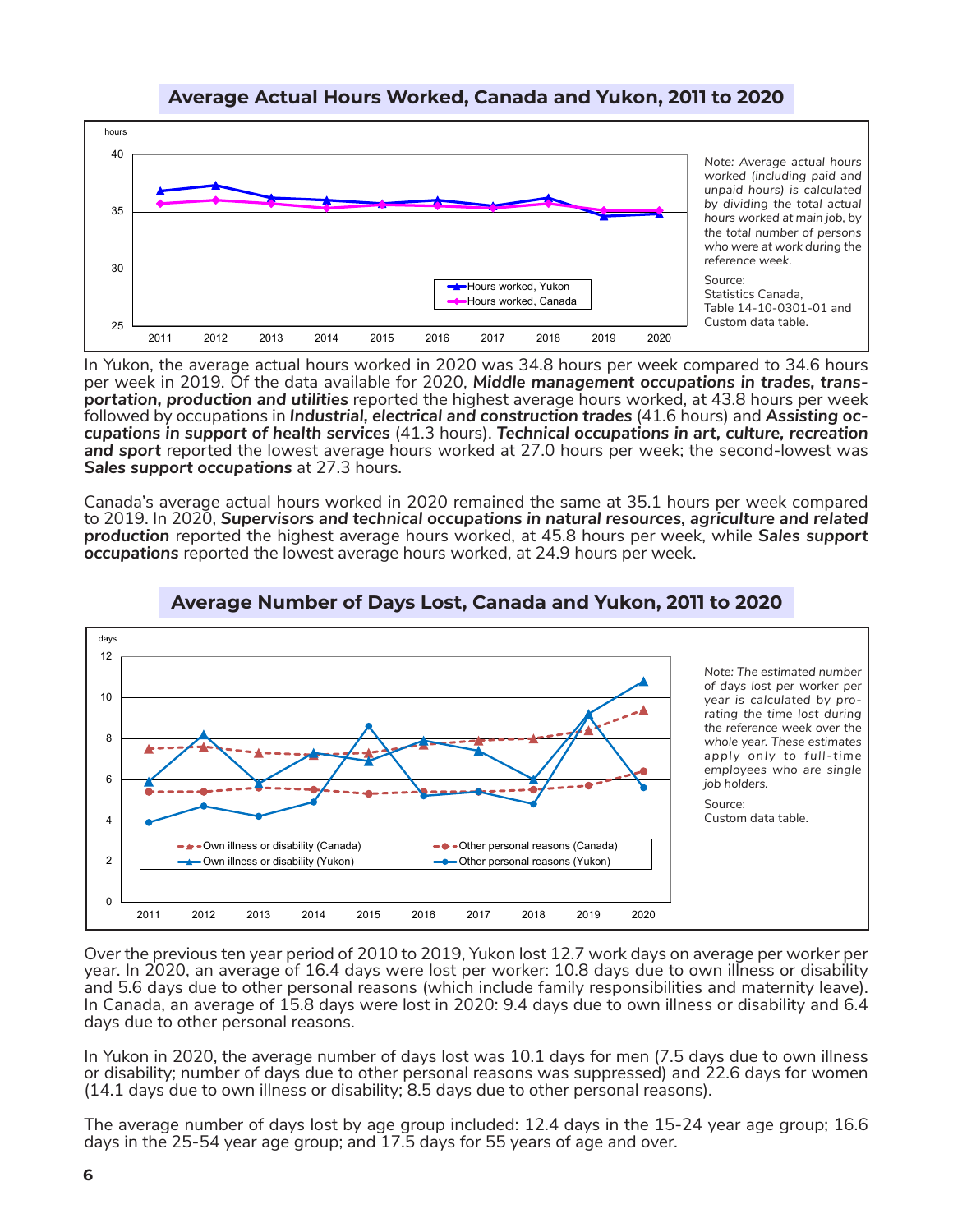# **Number of Employees and Average Hourly Wage Rate by Occupation (NOC 2016), Yukon, 2020**

|                                                                                                                                 | Number                             | %                             | Avg            | %                      |
|---------------------------------------------------------------------------------------------------------------------------------|------------------------------------|-------------------------------|----------------|------------------------|
|                                                                                                                                 | οf                                 | change                        | hourly<br>wage | change                 |
| Main Job (Full-Time and Part-time Employees)                                                                                    | Employees '19 to '20               |                               |                | rate (\$) '19 to '20   |
| <b>Total, All Occupations</b>                                                                                                   | 17,700                             | $-9.2%$                       | 32.89          | 5.0%                   |
| Management occupations                                                                                                          | 1,600                              | 33.3%                         | 47.75          | 13.3%                  |
| Senior management occupations                                                                                                   | х                                  | $\cdots$                      | х              | $\ddotsc$              |
| Specialized middle management occupations                                                                                       | 1,000                              | 42.9%                         | 49.74          | 12.0%                  |
| Middle management occupations in retail and wholesale trade and customer services                                               | х                                  | $\mathcal{L}_{\mathcal{A}}$ . | х              | $\sim 10$              |
| Middle management occupations in trades, transportation, production and utilities                                               | x                                  | $\ddotsc$                     | х              | $\sim$ .               |
| Business, finance and administration occupations                                                                                | 3,200                              | $-15.8%$                      | 32.19          | $1.7\%$                |
| Professional occupations in business and finance                                                                                | 800                                | $0.0\%$                       | 38.81          | $-6.4%$                |
| Administrative and financial supervisors and administrative occupations                                                         | 1,100                              | $-15.4%$                      | 30.39          | $-0.5%$                |
| Finance, insurance and related business administrative occupations                                                              | х                                  |                               | x              | $\sim$ $\sim$          |
| Office support occupations<br>Distribution, tracking and scheduling co-ordination occupations                                   | 800                                | $-20.0\%$                     | 28.72          | 4.1%                   |
| Natural and applied sciences and related occupations                                                                            | $\boldsymbol{\mathsf{x}}$<br>1,200 | .<br>$-14.3%$                 | х<br>38.71     | $\ldots$<br>10.1%      |
| Professional occupations in natural and applied sciences                                                                        | 600                                | 20.0%                         | 46.74          | 10.3%                  |
| Technical occupations related to natural and applied sciences                                                                   | 600                                | -40.0%                        | 31.18          | $-1.5%$                |
| Health occupations                                                                                                              | 1,200                              | $-25.0%$                      | 38.69          | $1.0\%$                |
| Professional occupations in nursing                                                                                             | х                                  | $\ddotsc$                     | х              | $\ddotsc$              |
| Professional occupations in health (except nursing)                                                                             | x                                  |                               | х              | $\sim$                 |
| Technical occupations in health                                                                                                 | x                                  | $\ddotsc$                     | х              | $\sim$                 |
| Assisting occupations in support of health services                                                                             | 500                                | $-16.7%$                      | 30.94          | 6.9%                   |
| Occupations in education, law and social, community and government services                                                     | 3,400                              | $-8.1%$                       | 39.00          | 3.7%                   |
| Professional occupations in education services                                                                                  | 800                                | 0.0%                          | 43.41          | 6.4%                   |
| Professional occupations in law and social, community and government services                                                   | 1,500                              | $-16.7%$                      | 42.97          | 0.8%                   |
| Paraprofessional occupations in legal, social, community and education services                                                 | 600                                | $-14.3%$                      | 29.63          | 4.7%                   |
| Occupations in front-line public protection services                                                                            | x                                  |                               | х              | $\sim$ $\sim$          |
| Care providers and educational, legal and public protection support occupations                                                 | x                                  | $\ddotsc$                     | х              | $\ddotsc$              |
| Arts, culture, sports and leisure                                                                                               | $\pmb{\times}$                     | $\ddotsc$                     | X              | $\cdot\cdot$           |
| Professional occupations in art and culture                                                                                     | X                                  | $\ddotsc$                     | х              | $\sim$ .               |
| Technical occupations in art, culture, recreation and sport<br>Sales and service occupations                                    | X<br>3,900                         | $\ddotsc$<br>$-4.9%$          | х<br>20.99     | $\sim$ $\sim$<br>10.0% |
| Retail sales supervisors and specialized sales occupations                                                                      | х                                  | $\ddotsc$                     | х              |                        |
| Service supervisors and specialized service occupations                                                                         | 600                                | 20.0%                         | 22.93          | $\ldots$<br>14.7%      |
| Sales representatives and salespersons - wholesale and retail trade                                                             | 700                                | $0.0\%$                       | 20.26          | 10.5%                  |
| Service representatives and other customer and personal services occupations                                                    | х                                  | $\ddot{\phantom{a}}$          | х              |                        |
| Sales support occupations                                                                                                       | X                                  | $\ddotsc$                     | х              |                        |
| Service support and other service occupations, n.e.c.                                                                           | 1,100                              | $0.0\%$                       | 20.29          | 8.3%                   |
| Trades, transport and equipment operators and related occupations                                                               | 2,100                              | $-12.5%$                      | 30.67          | $-1.1%$                |
| Industrial, electrical and construction trades                                                                                  | 500                                | $-28.6%$                      | 34.38          | 9.8%                   |
| Maintenance and equipment operation trades                                                                                      | 500                                | $-16.7%$                      | 35.26          | 0.9%                   |
| Other installers, repairers and servicers and material handlers                                                                 | х                                  | $\ddotsc$                     | х              | $\sim$ $\sim$ $\sim$   |
| Transport and heavy equipment operation and related maintenance occupations                                                     | 700                                | 0.0%                          | 27.13          | $-6.0%$                |
| Trades helpers, construction labourers and related occupations                                                                  | х                                  | $\ldots$                      | х              | $\ldots$               |
| Natural resources, agriculture and related production occupations                                                               | x                                  | $\ldots$                      | X              | $\cdot$ .              |
| Supervisors and technical occupations in natural resources, agriculture and related production                                  | x                                  | $\cdots$                      | х              | $\ldots$               |
| Workers in natural resources, agriculture and related production                                                                | x                                  | $\ldots$                      | х              | $\sim$ $\sim$ $\sim$   |
| Harvesting, landscaping and natural resources labourers                                                                         | х                                  | $\cdots$                      | х              | $\cdots$               |
| Occupations in manufacturing and utilities<br>Processing, manufacturing and utilities supervisors and central control operators | x                                  | $\ddotsc$                     | x              | $\cdot\cdot$           |
| Processing and manufacturing machine operators and related production workers                                                   | x<br>x                             | $\sim$ $\sim$                 | х              | $\sim$ $\sim$ $\sim$   |
| Assemblers in manufacturing                                                                                                     | x                                  | $\sim$ $\sim$                 | х<br>х         | $\sim$ $\sim$ $\sim$   |
| Labourers in processing, manufacturing and utilities                                                                            | x                                  | $\sim$ $\sim$<br>$\ddotsc$    | х              | $\cdots$<br>$\cdots$   |
| $x =$ data suppressed.                                                                                                          |                                    |                               |                |                        |
| = not available.                                                                                                                |                                    |                               |                |                        |
| = not applicable.                                                                                                               |                                    |                               |                |                        |
| Source: Statistics Canada, Custom data table.                                                                                   |                                    |                               |                |                        |

*Note: the above table displays 'number of employees' as opposed to previous pages which displays 'number of employed persons' (includes self-employed).*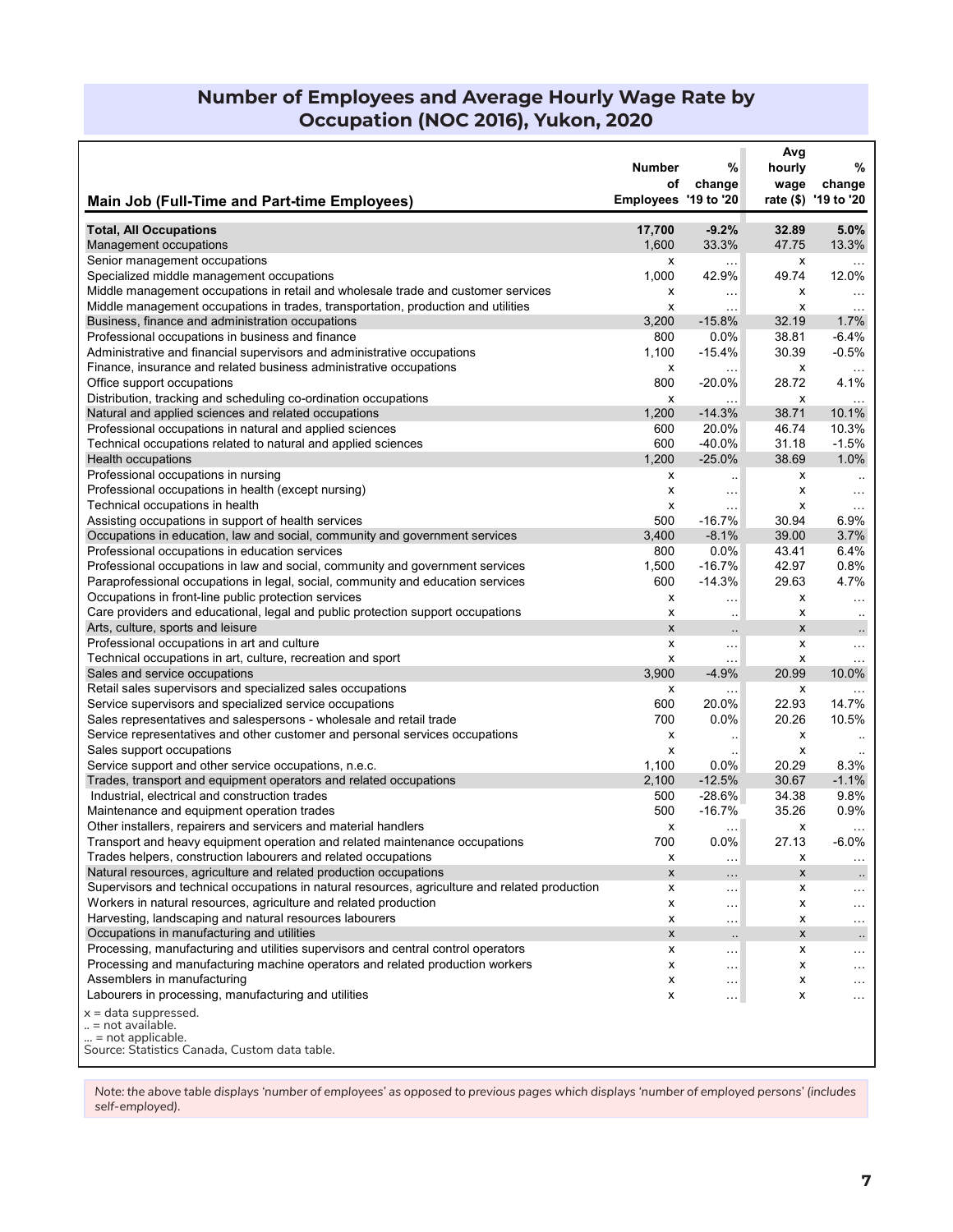## **Average Job Tenure in Months, Canada and Yukon, 2011 to 2020**

*Note: Job tenure measures the number of consecutive months or years a person has worked for the current (or most recent) employer. The employee may have worked in one or more occupations or in one or more locations or businesses and still be considered to have continuous*  tenure if the employer has not changed. But if a person has worked for the same employer over different periods of time, job tenure measures *the most recent period of uninterrupted work. A temporary layoff does not constitute an interruption.*

Yukon's average job tenure measured in 2020 was 93.7 months (about 7.8 years), 8.8% higher than that measured in 2019. Canada's average job tenure in 2020 was 106.1 months (about 8.8 years), 4.8% higher than the average tenure measured in 2019.

Of the data available for 2020, Yukon *Middle management occupations in retail and wholesale trade and customer services* had the longest job



tenure measured at 173.6 months, or about 14.5 years, followed by *Middle management occupations in trades, transportation, production and utilities* (167.3 months or about 13.9 years), and *Professional occupations in nursing* (142.3 months or about 11.9 years). *Sales support occupations* had the shortest job tenure at 28.8 months (about 2.4 years) followed by *Service support and other service occupations, not included elsewhere* (43.9 months or about 3.7 years), and *Transport and heavy equipment operation and related maintenance occupations* (47.8 months or about 4.0 years).

Overall, Yukon males reported higher job tenure measured in 2020 (98.4 months or about 8.2 years) than females (88.9 months or about 7.4 years).

# **Temporary and Permanent Employees, by Sex, by Age Group Yukon, 2011 to 2020**



In 2020, of the 17,700 employees in Yukon, 14,800 (83.1%) were permanent and 3,000 (16.9%) were temporary. Nationally, 88.4% of employees were permanent in 2020 and 11.6% were temporary.

Of the 14,800 permanent employees in Yukon, 6,700 (45.6%) were male and 8,000 (54.4%) were female. Of the 3,000 temporary employees, 1,400 (48.3%) were male and 1,500 (51.7%) were female*.* 

Source: Statistics Canada, Table 14-10-0072-01 and Custom data table.



In 2020, of the 14,800 permanent employees in Yukon, 1,300 (8.8%) were 15 to 24 years of age; 10,700 (72.3%) aged 25-54 years; and 2,800 (18.9%) were 55 years and older. Of the 3,000 temporary employees, 800 (26.7%) were 15 to 24 years of age; 1,600 (53.3%) aged 25-54 years; and 600 (20.0%) were 55 years and older.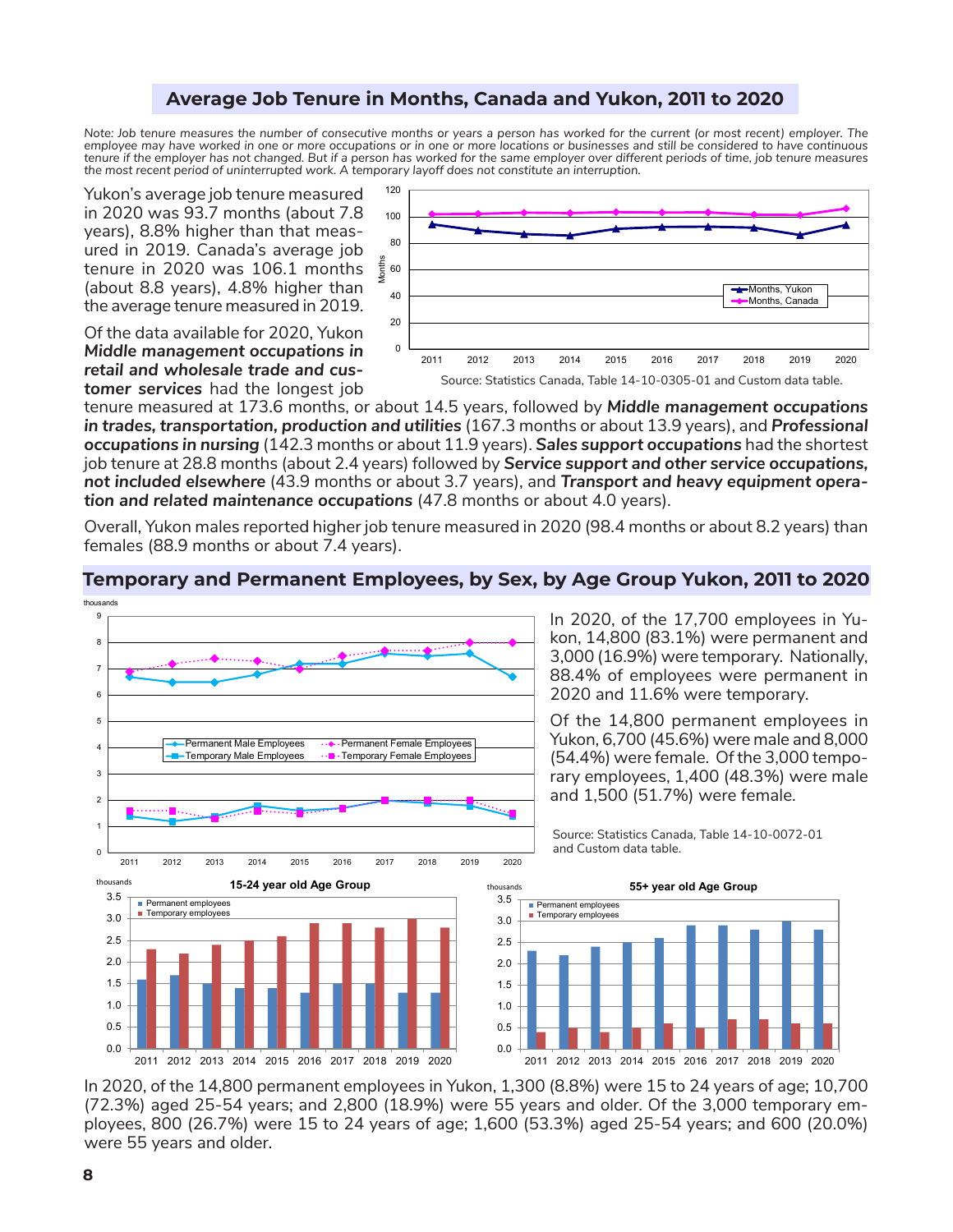|                                                                        |                   |        | ------ Whitehorse ------  |           |        |        |                 | ------ Rest of Yukon ------ |              |
|------------------------------------------------------------------------|-------------------|--------|---------------------------|-----------|--------|--------|-----------------|-----------------------------|--------------|
|                                                                        |                   | $15 +$ | $15 - 24$                 | $25 - 54$ | $55 +$ | $15 +$ | 15 - 24 25 - 54 |                             | $55+$        |
| <b>Population</b>                                                      | <b>Both Sexes</b> | 26,700 | 3,600                     | 14,600    | 8,500  | 5,600  | 600             | 2,800                       | 2,200        |
|                                                                        | Males             | 13,400 | 1,700                     | 7,200     | 4,400  | 3,000  | 500             | 1,500                       | 1,100        |
|                                                                        | Females           | 13,300 | 1,900                     | 7,400     | 4,100  | 2,600  | x               | 1,300                       | 1,100        |
| <b>Labour force</b>                                                    | <b>Both Sexes</b> | 19,400 | 2,100                     | 13,200    | 4,100  | 3,500  | 200             | 2,200                       | 1,100        |
|                                                                        | Males             | 9,700  | 1,000                     | 6,500     | 2,300  | 1,800  | 200             | 1,100                       | 500          |
|                                                                        | Females           | 9,700  | 1,100                     | 6,700     | 1,800  | 1,700  | X               | 1,100                       | 600          |
| <b>Employment</b>                                                      | <b>Both Sexes</b> | 18,500 | 1,900                     | 12,700    | 3,900  | 3,100  | 200             | 1,900                       | 1,000        |
|                                                                        | Males             | 9,300  | 900                       | 6,300     | 2,200  | 1,500  | 200             | 900                         | 400          |
|                                                                        | Females           | 9.200  | 1.000                     | 6,500     | 1,700  | 1.600  | X               | 1.000                       | 500          |
| <b>Full-time</b>                                                       | <b>Both Sexes</b> | 15,700 | 1,100                     | 11,600    | 3,000  | 2,600  | 200             | 1,600                       | 800          |
|                                                                        | Males             | 8,300  | 600                       | 6,000     | 1,700  | 1,300  | x               | 800                         | 300          |
|                                                                        | Females           | 7,400  | 500                       | 5,600     | 1,200  | 1,300  | x               | 800                         | 500          |
| <b>Part-time</b>                                                       | <b>Both Sexes</b> | 2,900  | 800                       | 1,100     | 1,000  | 600    | X               | 300                         | 200          |
|                                                                        | Males             | 1,100  | 300                       | 300       | 500    | 300    | x               | X                           | x            |
|                                                                        | Females           | 1,800  | 500                       | 800       | 500    | 300    | X               | 200                         | X            |
| <b>Unemployment</b>                                                    | <b>Both Sexes</b> | 800    | 200                       | 400       | 200    | 400    | $\mathbf{x}$    | 300                         | $\mathbf{x}$ |
|                                                                        | Males             | 400    | X                         | 200       | X      | 300    | x               | 200                         | X            |
|                                                                        | Females           | 400    | X                         | 200       | x      | X      | x               | X                           | X            |
| Not in labour force                                                    | <b>Both Sexes</b> | 7,300  | 1,500                     | 1,400     | 4,400  | 2,100  | 300             | 600                         | 1,100        |
|                                                                        | Males             | 3,700  | 800                       | 800       | 2,200  | 1,200  | 300             | 300                         | 600          |
|                                                                        | Females           | 3,700  | 800                       | 700       | 2,200  | 900    | x               | 300                         | 500          |
| Unemployment rate (%)                                                  | <b>Both Sexes</b> | 4.1    | 9.5                       | 3.0       | 4.9    | 11.4   | X               | 13.6                        | X            |
|                                                                        | Males             | 4.1    | $\boldsymbol{\mathsf{x}}$ | 3.1       | X      | 16.7   | x               | 18.2                        | X            |
|                                                                        | Females           | 4.1    | X                         | 3.0       | x      | х      | х               | х                           | x            |
| Participation rate (%)                                                 | <b>Both Sexes</b> | 72.7   | 58.3                      | 90.4      | 48.2   | 62.5   | 33.3            | 78.6                        | 50.0         |
|                                                                        | Males             | 72.4   | 58.8                      | 90.3      | 52.3   | 60.0   | 40.0            | 73.3                        | 45.5         |
|                                                                        | Females           | 72.9   | 57.9                      | 90.5      | 43.9   | 65.4   | x               | 84.6                        | 54.5         |
| Employment rate (%)                                                    | <b>Both Sexes</b> | 69.3   | 52.8                      | 87.0      | 45.9   | 55.4   | 33.3            | 67.9                        | 45.5         |
|                                                                        | Males             | 69.4   | 52.9                      | 87.5      | 50.0   | 50.0   | 40.0            | 60.0                        | 36.4         |
|                                                                        | Females           | 69.2   | 52.6                      | 87.8      | 41.5   | 61.5   | x               | 76.9                        | 45.5         |
| $x =$ data suppressed<br>Source: Statistics Canada, Custom data table. |                   |        |                           |           |        |        |                 |                             |              |

# **Labour Force Characteristics, by Age Group, by Sex, Whitehorse, 2020**





Source: Statistics Canada, Custom data table.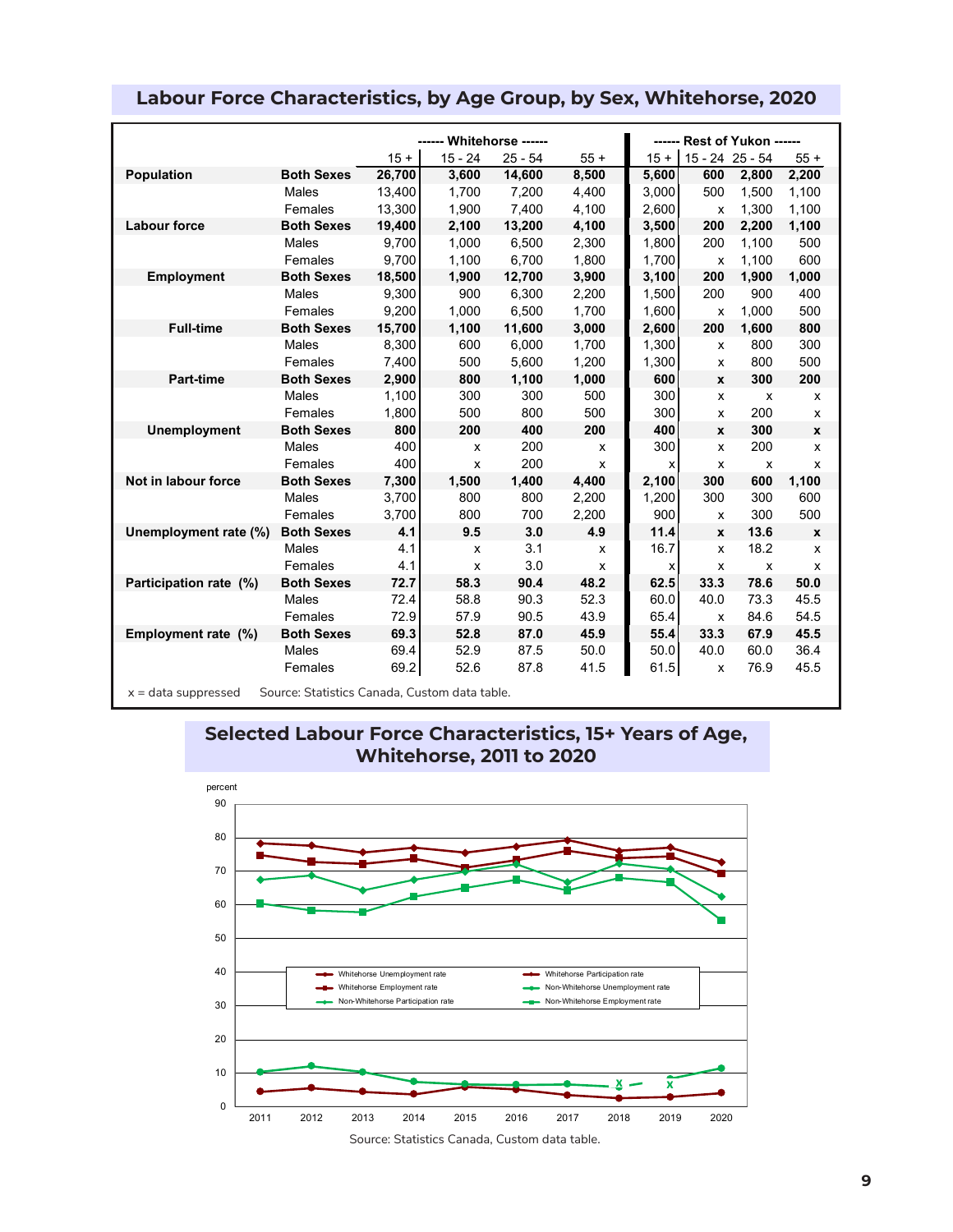# **Indigenous Labour Force Characteristics, Yukon, 2019 to 2020**

|                      |         | Total  |       | Indigenous |        | Non-Indigenous |
|----------------------|---------|--------|-------|------------|--------|----------------|
|                      | 2019    | 2020   | 2019  | 2020       | 2019   | 2020           |
|                      |         |        |       |            |        |                |
| Labour force         | 24.100  | 22,900 | 4.100 | 3,900      | 20,000 | 19.000         |
| Employment           | 23.200  | 21,700 | 3.700 | 3,300      | 19.500 | 18,300         |
| Full-time employment | 19.500  | 18.200 | 3.100 | 2,700      | 16.400 | 15,600         |
| Part-time employment | 3.700   | 3,500  | 700   | 700        | 3.100  | 2,800          |
| Unemployment         | 900     | 1.200  | 400   | 600        | 500    | 600            |
| Not in labour force  | 7.700   | 9.400  | 1.600 | 2.700      | 6.100  | 6,600          |
| Unemployment rate    | $3.7\%$ | 5.2%   | 9.8%  | 15.4%      | 2.5%   | 3.2%           |
| Participation rate   | 76.0%   | 70.9%  | 71.9% | 58.2%      | 76.6%  | 74.2%          |
| Employment rate      | 73.2%   | 67.2%  | 64.9% | 49.3%      | 74.7%  | 71.5%          |

*Note: Indigenous is self-identified. It is a descriptor used by Statistics Canada which includes First Nation, Métis and Inuit.*

Source: Statistics Canada, Custom data table.

- In 2020, the Labour Force Survey estimated a decrease of 200 (-4.9%) in the Indigenous labour force in Yukon compared to 2019. The non-Indigenous labour force decreased by 1,000 (-5.0%).
- Comparing 2020 to 2019, the number of Indigenous employed decreased by 400 (-10.8). The number of Non-Indigenous employed decreased by 1,200 (-6.2%).
- Unemployment in the Indigenous labour force was 600 in 2020 compared to 400 in 2019. Non-Indigenous unemployment increased by 100 in 2020.
- The unemployment rate for Indigenous Yukoners was 15.4% in 2020 compared to 9.8% in 2019. The non-Indigenous unemployment rate increased by 0.7 percentage points to 3.2% from 2.5% in 2019.
- In 2020, the participation rate of the Indigenous population in Yukon decreased to 58.2% from 71.9% in 2019. The participation rate of the non-Indigenous population decreased from 76.6% in 2019 to 74.2% in 2020.
- The Indigenous employment rate in 2020 was 49.3%, a decrease of 15.6 percentage points from the previous year. The employment rate for Yukon's non-Indigenous population (71.5%) decreased by 3.2 percentage points from 2019.



**Indigenous Labour Force Characteristics, Yukon, 2011 to 2020**

Source: Statistics Canada, Custom data table.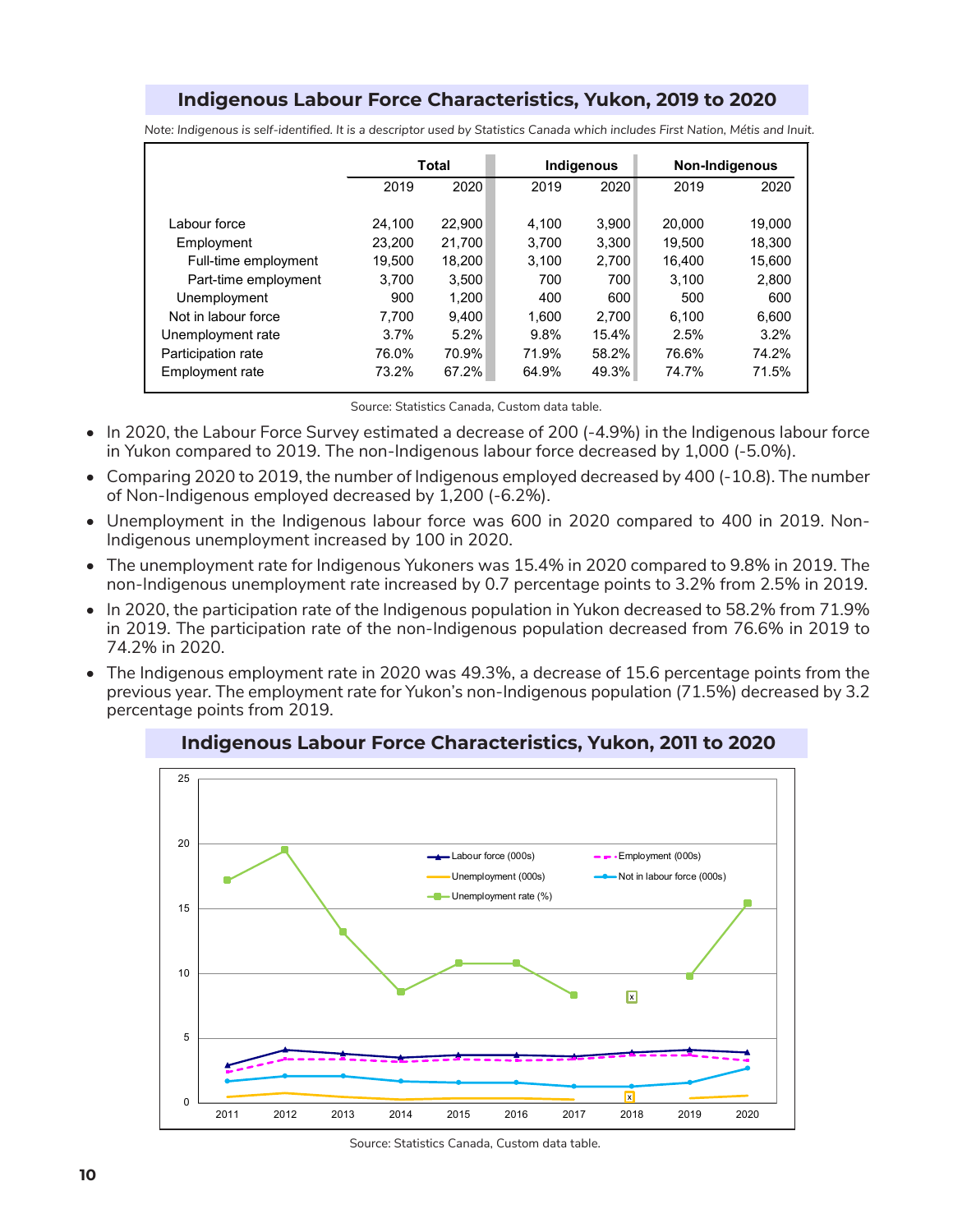**Indigenous/Non-Indigenous Participation Rates by Age, Yukon, 2020 Indigenous/Non-Indigenous Employment Rates by Age, Yukon, 2020** Source: Statistics Canada, Custom data table. 58.2% 42.9% 71.9% 42.9% 74.2% 60.7% 91.5% 48.8% 15 + 15 - 24 25 - 54 55 + Indigenous **Non-Indigenous** 49.3% 35.7% 62.5% 38.1% 71.5% 57.1% 88.7% 47.7% 15 + 15 - 24 25 - 54 55 + Indigenous **Non-Indigenous** 

- Comparing 2020 to 2019, the participation rate for the Indigenous population decreased by 20.7 percentage points for those aged 15-24 years, decreased by 14.8 percentage points for those aged 25-54 years, and decreased by 10.4 percentage points for those aged 55 years and over. Participation rates for the non-Indigenous population decreased by 3.8 percentage points, decreased by 3.6 percentage points, and decreased by 2.3 percentage points for the respective age groups.
- The proportion of the working-age Indigenous population who were employed in 2020 (49.3%), was 15.6 percentage points lower than the 2019 rate of 64.9%. In comparison, the non-Indigenous employ- ment rate in 2020 (71.5%) was 3.2 percentage points lower than the 2019 rate of 74.7%.



- In 2020, of the 3,300 employed Indigenous people in Yukon, 55.9% were public employees (in federal, Yukon territorial, municipal and First Nation governments) and 32.4% were private sector employees. The remaining 11.8% were self-employed. In comparison, non-Indigenous Yukoners reported 40.8% employment in the public sector, 39.7% were private sector employees, and the remaining 19.6% were self-employed.
- In 2020, 82.4% of employed Indigenous people were working in the *services-producing sector*, primarily in *Public administration* and *Health care and social assistance* services industries. Of the employed Indigenous people, 17.6% were working in the *goods-producing sector*, primarily in *Construction and the Forestry, fishing, mining, oil and gas* industry. In comparison, of the employed non-Indigenous people, 83.2% were working in the services-producing sector and 16.8% in the goods-producing sector.
- In 2020, 79.4% of employed Indigenous people worked full-time in Yukon, compared to 84.8% of non-Indigenous people.